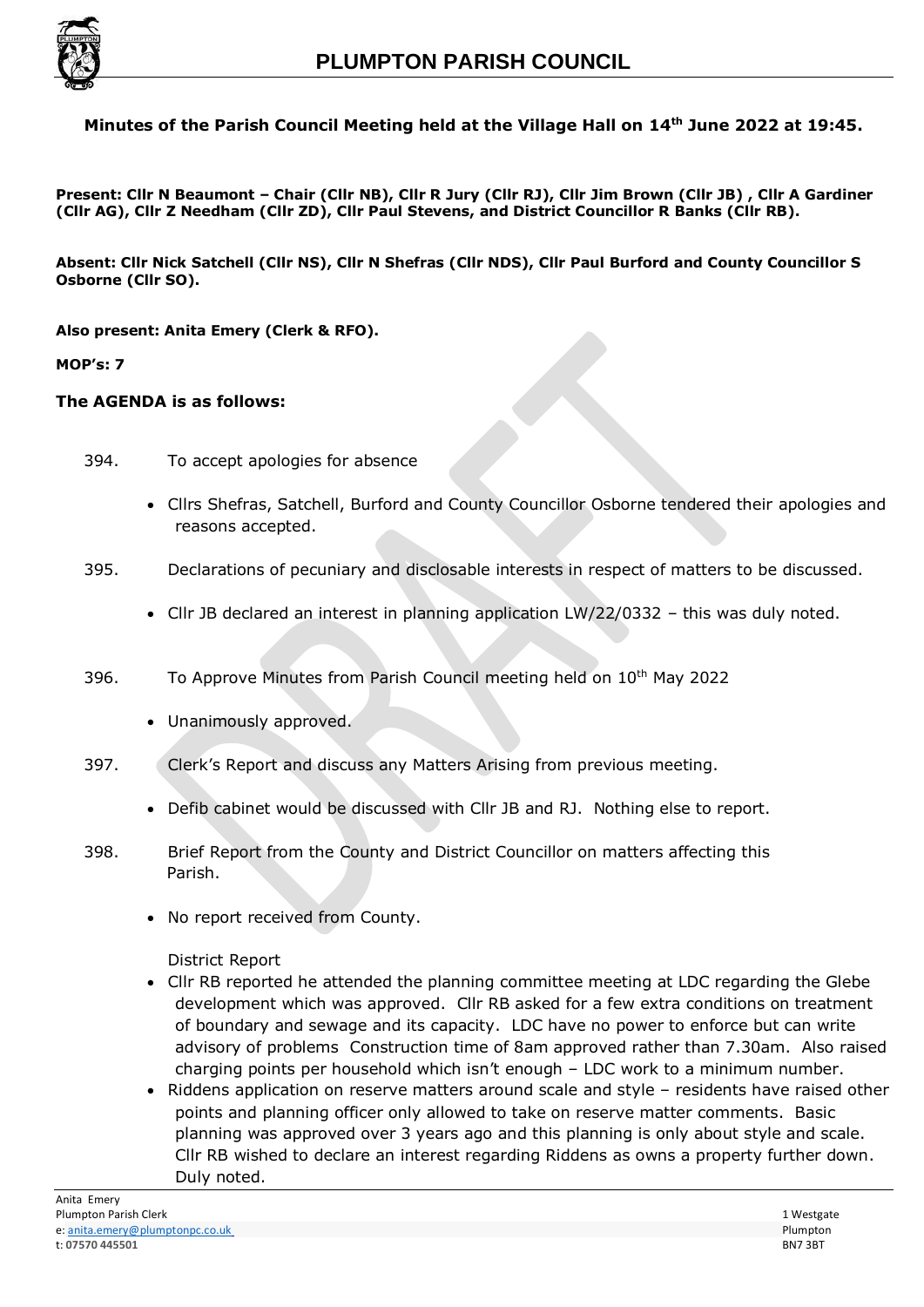

# **PLUMPTON PARISH COUNCIL**

- Nolands development expected to receive an appeal.
- LDC have responded on standard method to Cllr NB.
- Cllr RB wished it noted a huge well done on the Jubilee celebrations.
- Broken drain on South Road fencing in place and is being dealt with.
- There is a litterpick box available from LDC which is free if PPC would like it, however maintenance is own responsibility.
- 399. Questions from Members of the Public limited to a maximum of 15 minutes in total
	- MoP wished to discuss memorial bench application and advise of reason to deviate from the PPC policy (style has sentimental value to the family concerned, made of sustainable wood and made by a local company). The two listed in the policy are made from recycling material provided by Glasdon. It was therefore unanimously agreed to replace one current benches listed in the policy with the Alexander Rose bench with the option of 2/3 seats. Siting of the bench to be near pavilion but applicant very flexible. Clerk to arrange concrete base installation and liaise with applicant. **Clerk to action.**
	- Tina Lambert from Honeybees and parents had received a complaint from a resident regarding the newly installed pirate ship. PPC were unaware of installation and advised that the resident correct that there was a covenant on said area not allowing any structure to be built on covenant apart from a fence no higher than 5ft tall. Apologies given from Honeybees and Cllr's JB & RJ to measure out covenant area and if necessary increase Honeybees fenced off area away from covenant in order for the pirate ship to be installed. Cllr PS to approach resident to seek permission for its temporary home and have the ship moved within weeks rather than months.
	- Simon Ward Chair of Junior FC approached council regarding the area between south tennis courts and Percys Patch to see if available to convert into all weather pitch. Clerk advised unsure if part of tennis club lease as PPC approached G. Awbery last year regarding the area and he advised part of tennis club lease. Cllrs RJ & JB to measure the area and Clerk to try and obtain a copy of the lease. **Clerk to action.**
- 400. Planning applications:

## **LW/22/0332**

Ryhall, South Road, Plumpton Green BN8 4EA

Hip to gable end first floor side extension with installation of 1no side dormer, rear balcony and first floor roof extension to ancillary garage.

Decision: No comment

## **LW/22/0320**

Land at western end of Riddens Lane, Plumpton

Approval of reserved matters application for details of appearance and scale relating to outline approval LW/18/0472 for the erection of 20 dwellings

Decision: No comment – however PPC wished it noted that it was disappointing Parker Dann issued a 79 page document which included many legal references that did not relate to the simple matter in hand of layout and appearance, and had not involve stakeholders.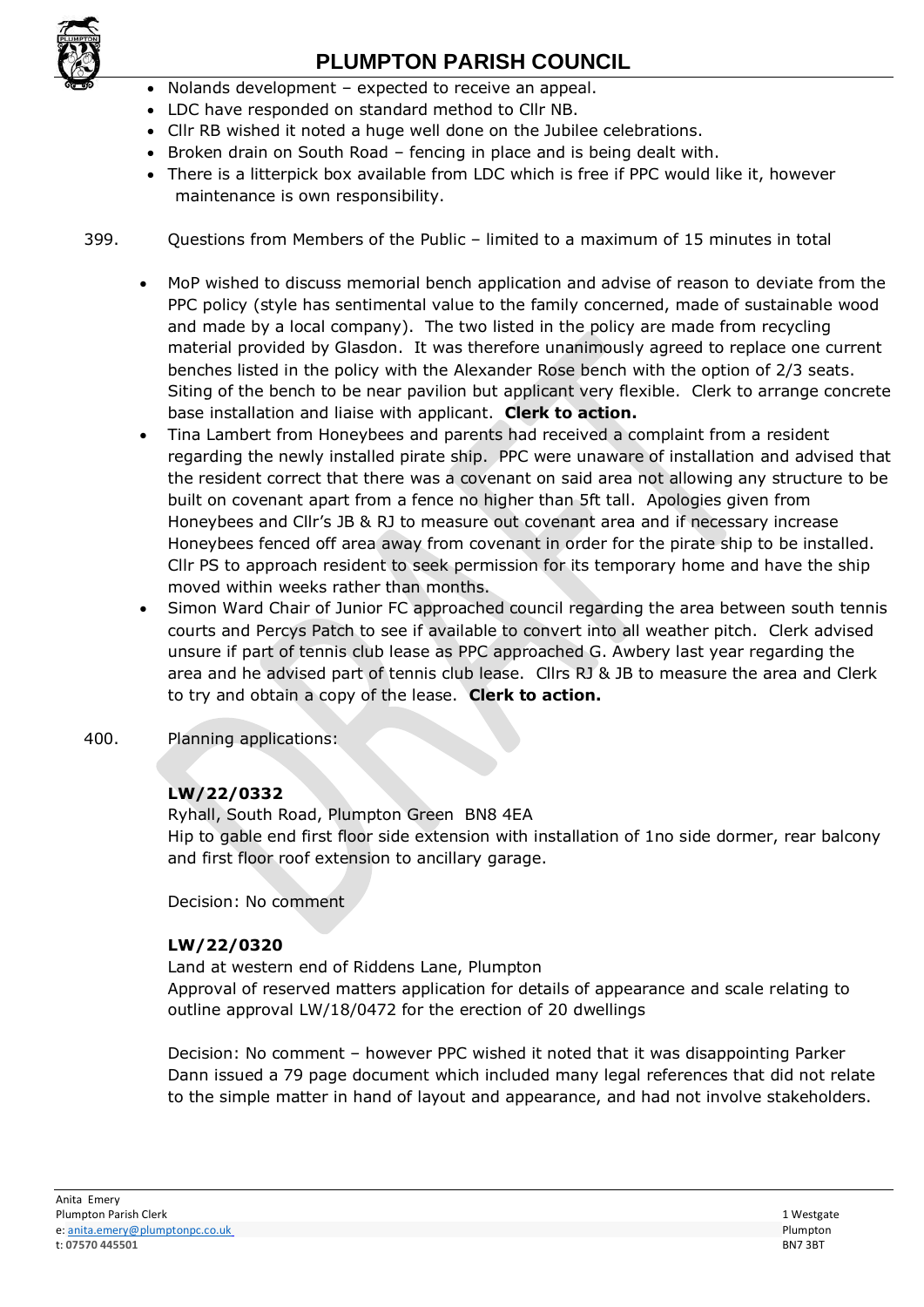

#### **SDNP/2202115/HOUS**

1 Fairhaven, Plumpton BN7 3AH Installation of solar panels on roof

Decision: No comment

To note approved applications.

LW/22/0242 9 Chapel Road, Plumpton, East Sussex, BN7 3DD – Duly noted.

### 401. To adopt May 2022 Standing Orders

- It was agreed to defer to July meeting
- 402. Correspondence
	- Cllr NB advised if anyone wished to comment on the Shoreham Cement works consultation to do so.
- 403. Finance Committee
	- Cllr PS reported no exceptional items to report on and the extra expenditure items were reported on and had been agreed at the FC meeting.
	- a. To ratify the Finance Committee minutes of 10<sup>th</sup> May 2022
	- b. To adopt expenditure as itemised on the schedules.
	- c. To adopt year to date accounts.
	- d. To adopt combined bank reconciliations
	- It was unanimously agreed to approve items a-d.

#### 404. Neighbourhood Plan Update

- Cllr NB reported that he attended the planning consultation for the Glebe at LDC which has been approved and expect to start in October. Millwood open for suggestions regarding naming of the road – all suggestions go via the Parish Council to LDC.
- (i) Planning Liaison Working Group update
	- Plumpton Parish Council, together with 10 other local Parish Councils wrote a joint letter to the Leader of Lewes District Council, Cllr Zoe Nicholson and Cllr Stephen Gauntlett, Cabinet Member for Planning and Infrastructure. We asked that LDC collaborate more with neighbouring Local Planning Authorities and campaign more robustly against the current excessive housing target that results from the 'Standard Method' and forms the minimum housing number that has to be the starting point for the new District Plan.
	- We received a prompt and sympathetic response from LDC to say they continue to lobby both the Secretary of State and our MP on this issue and have contacted neighbouring district authorities with a view to partnering on future direct approaches to the Ministry.
- 405. To note and action if necessary monthly RA reports.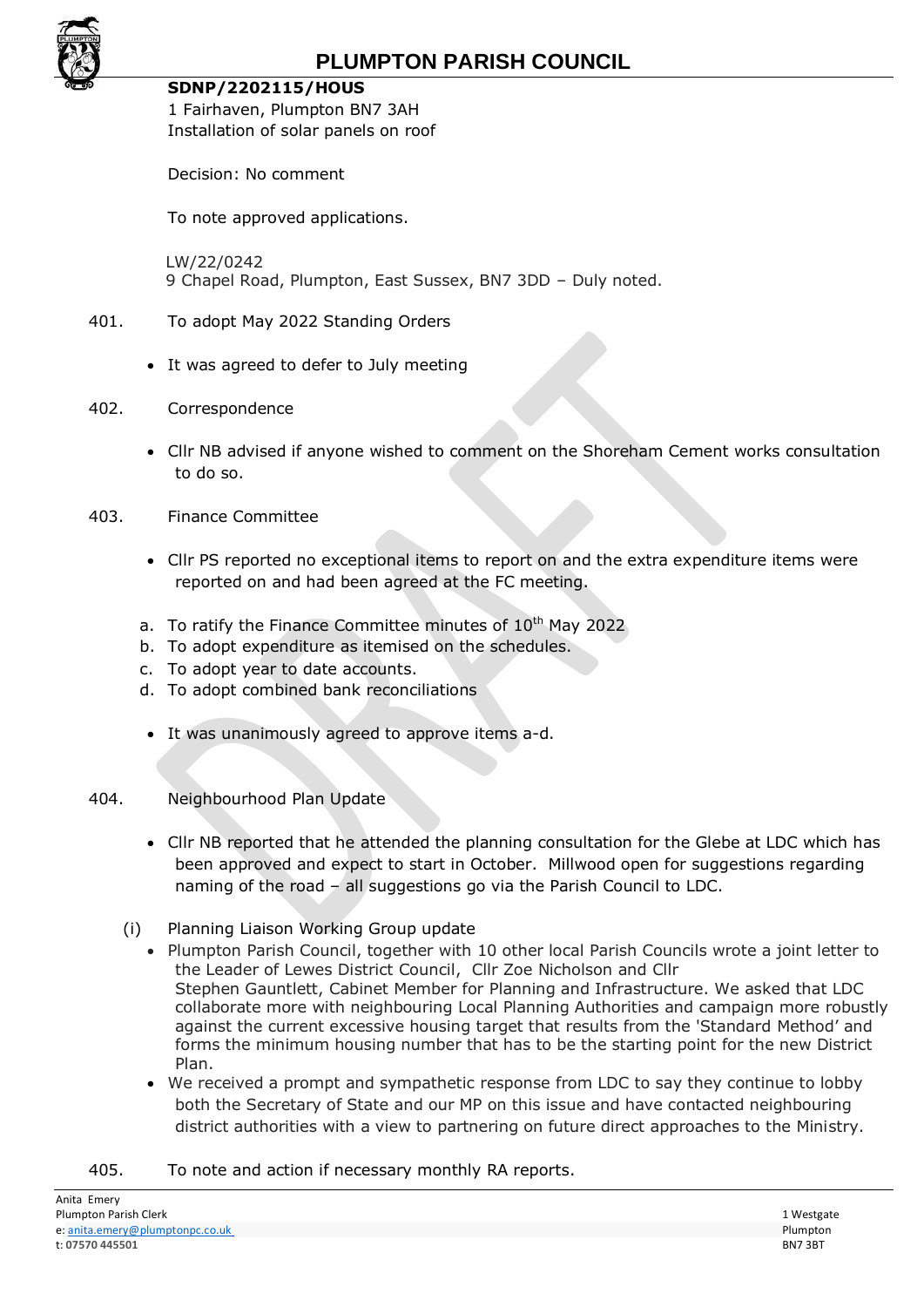

- Clerk advised local hogweed contractor instructed and is dealing with the hogweed at playing field this month.
- 406. To discuss broadband fibre optic community scheme and actions.
	- Cllr PS reported a lot of activity but no progress. A volunteer committee has been formed including Cllr PS. Second group of residents have applied and Cllr PS hoping to hijack their registrations as Openreach not taking new applications. A flyer to be printed for distribution in July along with FAQ to the village. There is no promise Openreach will act, but according to their registration process Openreach need confirmation that a consultation has taken place.
	- East Chiltington now connected entry level 35 meg costs the same price as paying today and is cheaper if you do not take a landline.
- 407. To revisit defib and first aid training sessions
	- Clerk advised she has new defib dates for September 22<sup>nd</sup> and 27<sup>th</sup> in the evening to enable plenty of advertising. Cost of training £150 per session. It was agreed to get a consensus on those evenings if a full day first aid course is of interest to residents. **Clerk to action.**
- 408. Committee/Working Group Reports
	- a. Transport and Environment/Footpaths/Policing
		- Cllr NB reported he has had discussions with Highways regarding SID's and needs to write a method statement and risk assessment, still waiting on the two repeater signs to be replaced. SLR has been rearranged as nothing urgent to discuss. No news on the Southdown works. Cllr NB contacted ES Highways (Public Rights of Way) about creating a Cycle path connecting the Station to Plumpton College – first step may be a bridle path, but aware of previous attempts failed due to landowner objections.
			- i. Allotments update
		- Cllr RJ advised Cllr JB has strim and cut the area, but this is the last time this will be done. Several plot holders not looking after their plots. Clerk to remind plot holders of their responsibilities. **Clerk to action.** It was noted the abandoned car has been moved.
		- About 20 ash trees at the allotments have ash die back and it has been agreed to fell for £496. Fred Symes has been contracted to do urgently.
		- ii. Community Orchard Update.
		- No update.
	- b. Village Hall
		- No report received. Cllr NS absent.
		- Cllr JB had approached 3 contractors regarding the path to the bandstand as needs repair and only received one quote back for £930 to repair. One didn't want to take on someone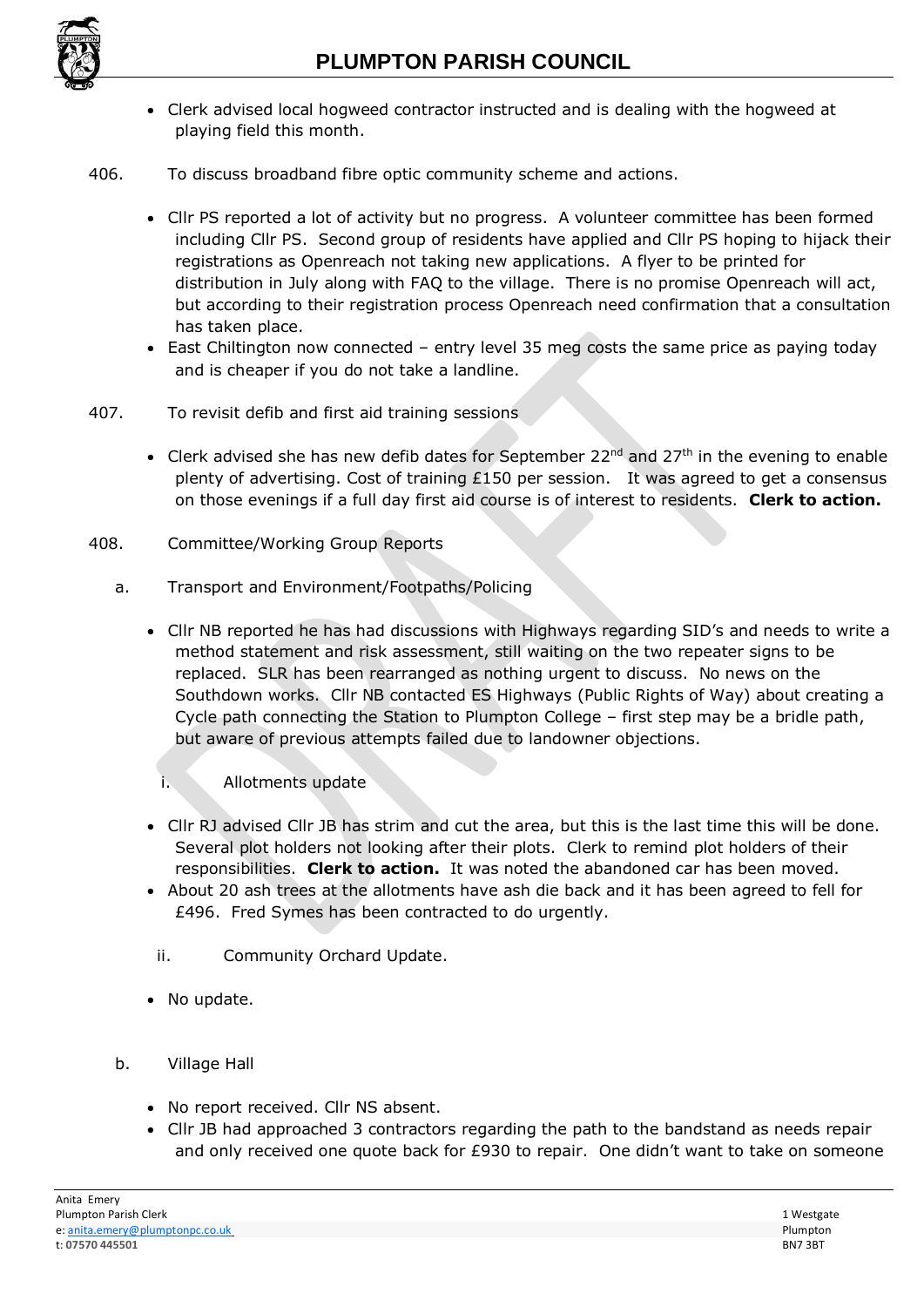

## **PLUMPTON PARISH COUNCIL**

else's work and Cllr JB to chase the other contractor. Cllr PS to speak with another contractor.

- Cllr JB requested for the Clerk to find out the average diameter of a 12-14ft xmas tree base in order to start making arrangements for the fixings. **Clerk to action.**
	- i. Management of pond vegetation and wild area between pond and footpath.
- Cllr NB reported he had spoken to Robin Akers who has kindly offered to arrange for the Ouse and Adur Rivers Trust to take a look.

### c. Playing Field/Pavilion

- Cllr RJ reported that the Honeybees path hedge will be cut week commencing  $20<sup>th</sup>$  June. Field grass cutting going well no complaints. Football shed is to be repaired by  $24<sup>th</sup>$  June. There will be a tennis club representative at the PF committee meetings going forward. The PF Committee scheduled for October – clubs would like it first week of September. Clerk has forwarded dates to Cllr RJ and will issue the agenda in July. Arranging for James Eastwood to look at shower head direction change as causing issues. Guttering needs attention and the wooden cladding around the base of the pavilion is rotting and needs attention. If quotes obtained this could be done via the national lottery grants.
	- i. To note playpark & skatepark inspection and action where necessary
- Duly noted. Nothing to report. Some items still on report. Clerk advised LDC's system are unable to remove.
	- ii. To consider memorial bench application
- Discussed under public consultation. Cllr JB happy to set concrete base. Clerk to speak to a couple of contractors too. **Clerk to action and keep resident informed.**
- d. Events Committee
	- i. Jubilee Celebrations debrief
	- Cllr AG reported the Jubilee went ahead successfully and there is a wash up and review meeting on 13<sup>th</sup> July and the events committee can lay dormant after that. Tremendous effort by the village society and to Dan Thompson and all volunteers. PPC wished to give a vote of thanks to Lee Stevens and the village society committee. Lee is arranging photo records for prosperity.
- 409. Interaction with Plumpton Primary School